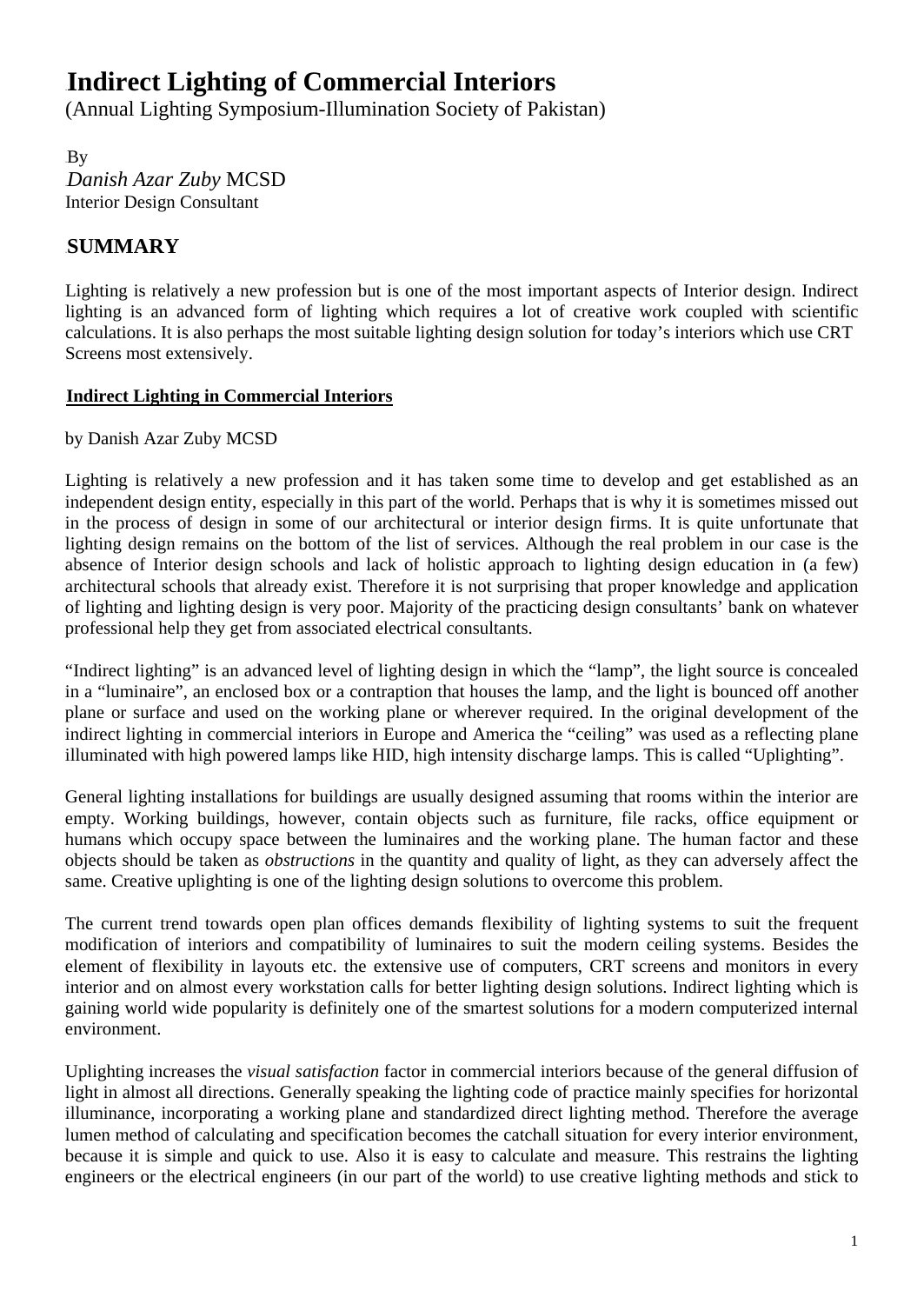direct lighting. The advantages of indirect lighting need to be studied in depth and exploited for the benefit of our internal environment.

The advantages of Uplighting are:

- a) generally diffused and even light
- b) glare free light
- c) space free of harsh shadows
- d) takes care of brightness contrasts
- e) flexibility in open plan
- f) can emphasize a decorative ceiling
- g) highly economical if intelligently used
- h) ideal for today's extensive use of CRT screens (provided the light cut off angle has been taken care of in the layouts i.e. the edge of the luminaire from where the light emanates is not reflected on the screen)

The traditional belief and perhaps the only apprehension that Uplighting is not economical because high powered lamps are required to achieve the required lux levels and a lot of wattage is lost is questioned by this author and a new outlook is presented today with the help of various completed projects. Each project employs a different lighting design solution to achieve required lighting levels.

The most favorite of all is the elimination of false ceiling, partly or wholly, which otherwise has become a regular feature of interior spaces. This calls for a careful handling of HVAC and other systems, but offers reduction in overall interior costs. Big savings invariably become very attractive budgetary criteria and deciding factor in project planning. With indirect lighting the elimination of standard expensive luminaires, which are normally used in a repetitive grid matrix, is another big saving. The use of energy saver lamps and high lumen output lamps becomes an integral part of economical indirect lighting plan.

Today's enclosed and internal environments, where we spend 90% of our time need creative lighting solutions, for economy and for aesthetics, last but not the least for better vision and health in general.

#### **Lighting design Projects review;**

#### *Design Consultant: Danish Azar Zuby MCSD, Karachi*

Liberty mills ltd. Head Office Liberty mills ltd. Textile sample room Grand Optical House, opticians Optylo, Opticians Jharoka restaurant, Holiday Inn Crowne Plaza Meeting Halls, Karachi Sheraton Pak Sind Housing, Head Office Wellcome furnishing, furniture showroom Daz Interiors, design consultants office Glaxo Laboratories, Pharmaceuticals, Corporate office Optec, opticians J.B.Saeed, Office Sami Pharmaceuticals, Head Office Caesers Tower, Hotel and Office Block lobby Habib and Habib, Head Office Chacha's Restaurant

*Enclosed:*